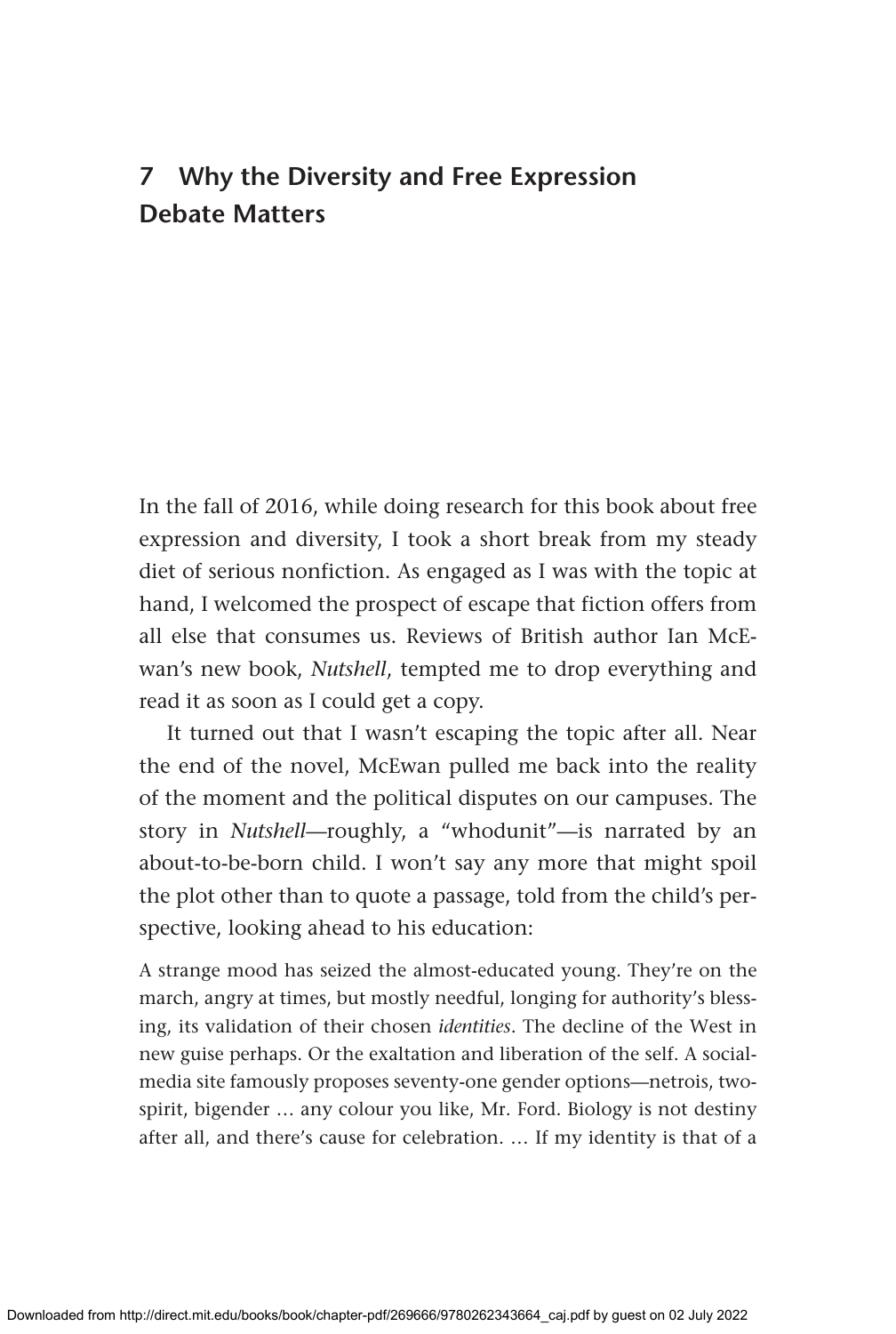believer, I'm easily wounded, my flesh torn to bleeding by any questioning of my faith. Offended, I enter a state of grace. Should inconvenient opinions hover near me like fallen angels or evil djinn (a mile being too near), I'll be in need of the special campus safe room equipped with Play-Doh and looped footage of gambolling puppies. Ah, the intellectual life! I may need advance warning if upsetting books or ideas threaten my very being by coming too close, breathing on my face, my brain, like unwholesome dogs. $<sup>1</sup>$ </sup>

As a satirist of today's students, McEwan has a lot of company. Newspaper columnists, think tank analysts, television pundits they all have taken shots at the easy mark of college students and administrators as we adjust to a changing educational landscape. The satirists abound in part because, too often, they have plenty to take aim at. Student activists can certainly avoid making themselves such an easy mark; it is true that the overreach is a common feature of campus debates led by earnest, enthusiastic undergraduates. As academic administrators know from experience, too often student activists undermine their own good causes when they take aim at people who are in fact their allies in the larger scheme of things or seek redress on issues that are well beside the point.

Snarky critiques of student activists distract from the underlying issues that are in fact fundamental, issues that run to the deep-seated racial and class tensions in the United States and much of Western Europe today. As communities become more diverse than ever before—in cities and on campuses alike—we will need, repeatedly, to work out the tension between diversity, equity, and inclusion on the one hand and free expression on the other. The increasing interconnection between online and offline conversations means that these debates will continue to grow in their reach and importance. The outcome of what appear to some to be frivolous debates is in fact consequential.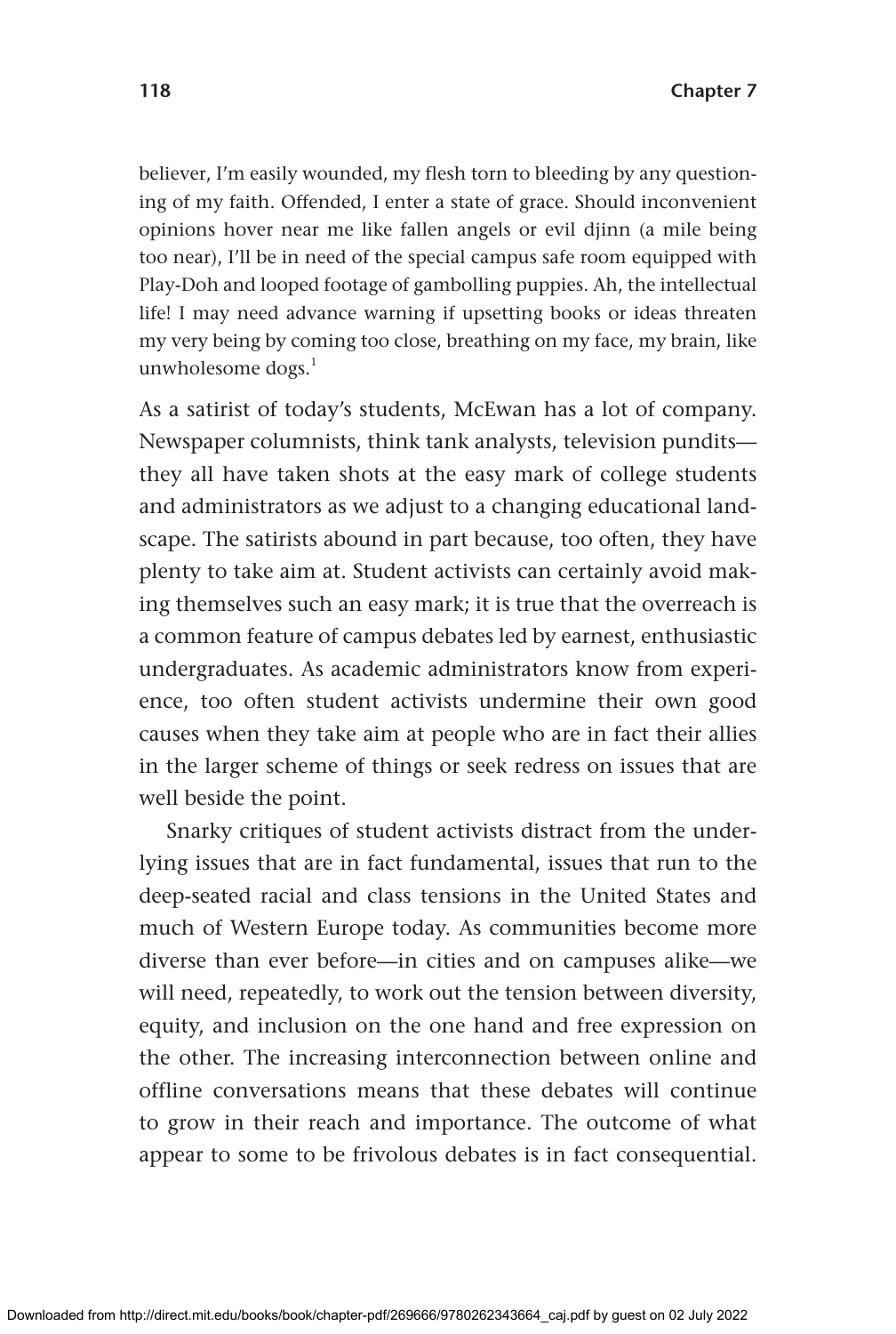Communities will be strongest if we can find a sound resolution neither in the form of a facile synthesis nor a one-sided rout, but rather in the form of a sustainable pathway forward. The health of our educational institutions and our democracies depends on it.

Democracy cannot succeed unless those who express their choice are prepared to choose wisely. The real safeguard of democracy, therefore, is education.

\*\*\*

—President Franklin Delano Roosevelt2

Free expression is part and parcel of the way students gain the laudable educational benefits of diversity in a campus community; diversity is part and parcel of how students gain the benefits of an open, challenging educational environment. It is through this connection, and through the citizens we teach in our schools, that education can lead to a stronger democracy.

The tolerance theory of free expression, proposed by legal scholar and university president Lee Bollinger and examined at several points in this book, makes plain this connection. A primary rationale for free expression derives from its propensity to increase tolerance in individuals and communities. The tolerance theory holds that the act of forgiving those who express hurtful views develops empathy and strength in those who forgive. And young people benefit from being able to express their views freely—up to a point—regardless of whether they perceive adults to be expounding a "right answer."

The educational imperative to focus on a positive learning environment should guide the way a school or university handles the most difficult speech-related cases that are sure to arise. There are, of course, limits to the speech that can be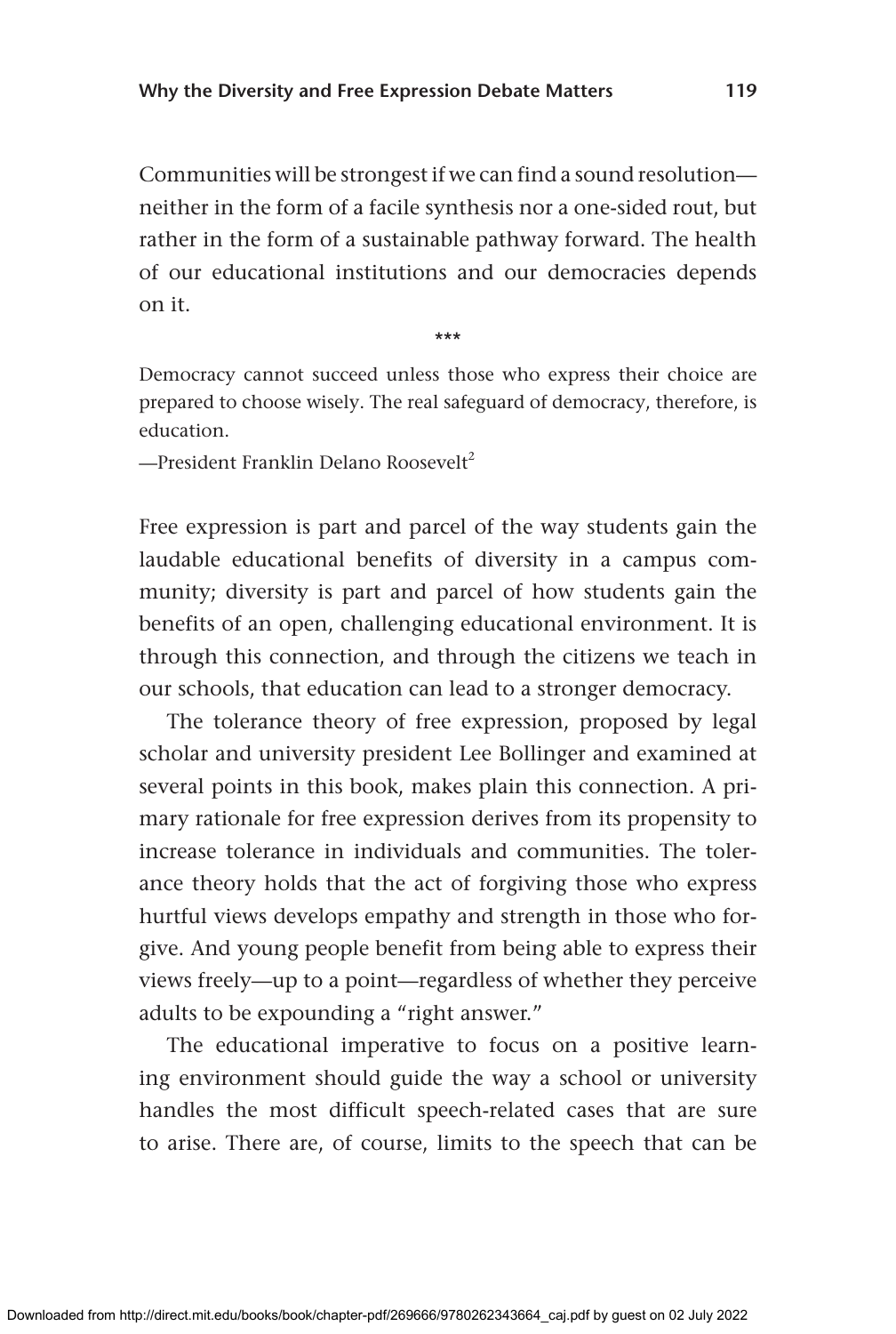permitted—even under the tolerance theory and even for those state universities and others that follow the First Amendment as their guide. Other communities may choose to draw the lines around impermissible speech more sharply. A grade school community, for instance, might establish tighter limits on expression than a high school, which in turn should have tighter limits than a university. As among private universities, there is bound to be a range of approaches, depending on the institutions' goals. The essential point that joins these varied approaches is that the values of free expression and tolerance for the views and backgrounds of others in education transcend the requirements of law.

A degree of pluralism in the educational approaches of schools and universities is a good thing. Rather than decrying this form of diversity, we would do better to embrace it. Schools make plain to prospective students their approach to education through the way they handle issues of free expression and diversity. While my personal preference as a student happens to have been to study in a large university setting that takes the First Amendment as a guide and that also emphasizes a strong equity and inclusion program, others may choose to attend another type of college with a different emphasis. The University of Chicago has staked out its position very clearly; others do so through their communications and their policies. This diversity in approaches within higher education, and in private schools at all levels of learning, is a strength of our system of academic freedom.

Students from all political stripes can benefit from learning in a campus environment in which their teachers and invited guests are free to express a broad range of viewpoints. Many schools and universities, so capable in teaching the liberal arts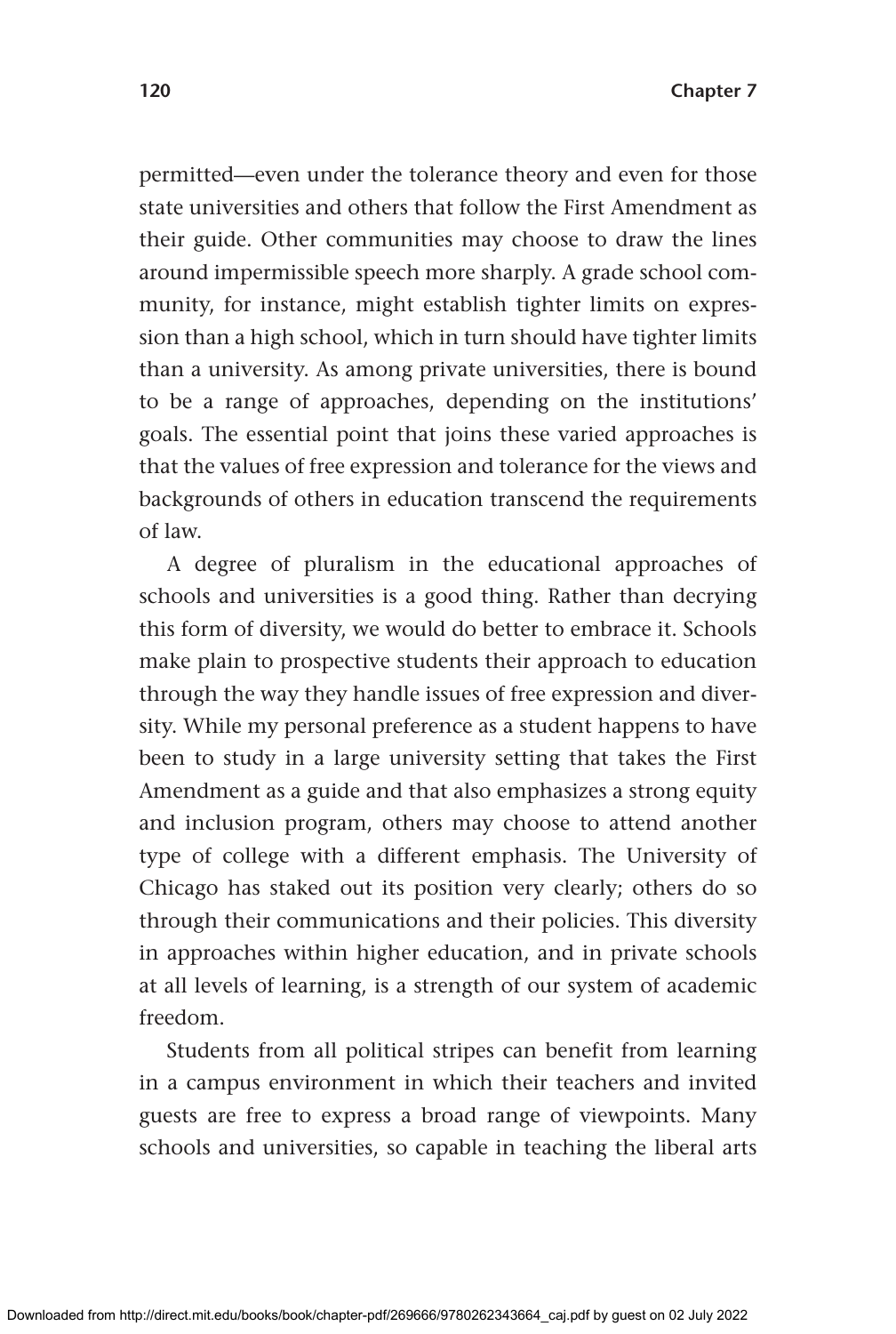in all their breadth, are not doing so well in presenting a heterogeneity of political viewpoints on campus. While there are various reasons for the left-leaning tilt to many faculties and for the prevalence of far-right views on others, this absence of serious and diverse views on campuses can do our students a disservice. A range of viewpoints among the faculty and staff as well as among the students leads to a stronger academic environment, just as it does in a democracy at large. Without this heterogeneity, it is hard to argue that our campuses are in fact devoted to free inquiry. $3$ 

The absence of a heterogeneity of viewpoints on our campuses is both cause and symptom of the culture wars that have been dividing our academic and political communities. Campuses that in fact do limit the range of political discourse enable those who wish to politicize diversity to pit it against free expression. As forcefully as I believe that free expression and equity and inclusion are not only compatible but interconnected, it is also plain to me that campus environments can chill speech on both the left and the right—expression that is a long way from hate speech—in ways that are counterproductive. It would be a mistake to graduate a generation of students who feel that they cannot express political opinions in their schools and universities for fear of reprisals. We must resist any impulses that lead in this direction.

Those on both sides of the political spectrum stand to gain from a combination of diverse backgrounds, diverse views, and a robust right to free expression. The Free Speech Movement of the 1960s at Berkeley was led by the far left, ensuring that their voices would be heard in protest against the conservative mainstream of the day. Today, Colin Kaepernick, the star quarterback for the San Francisco 49ers, can refuse to stand for the National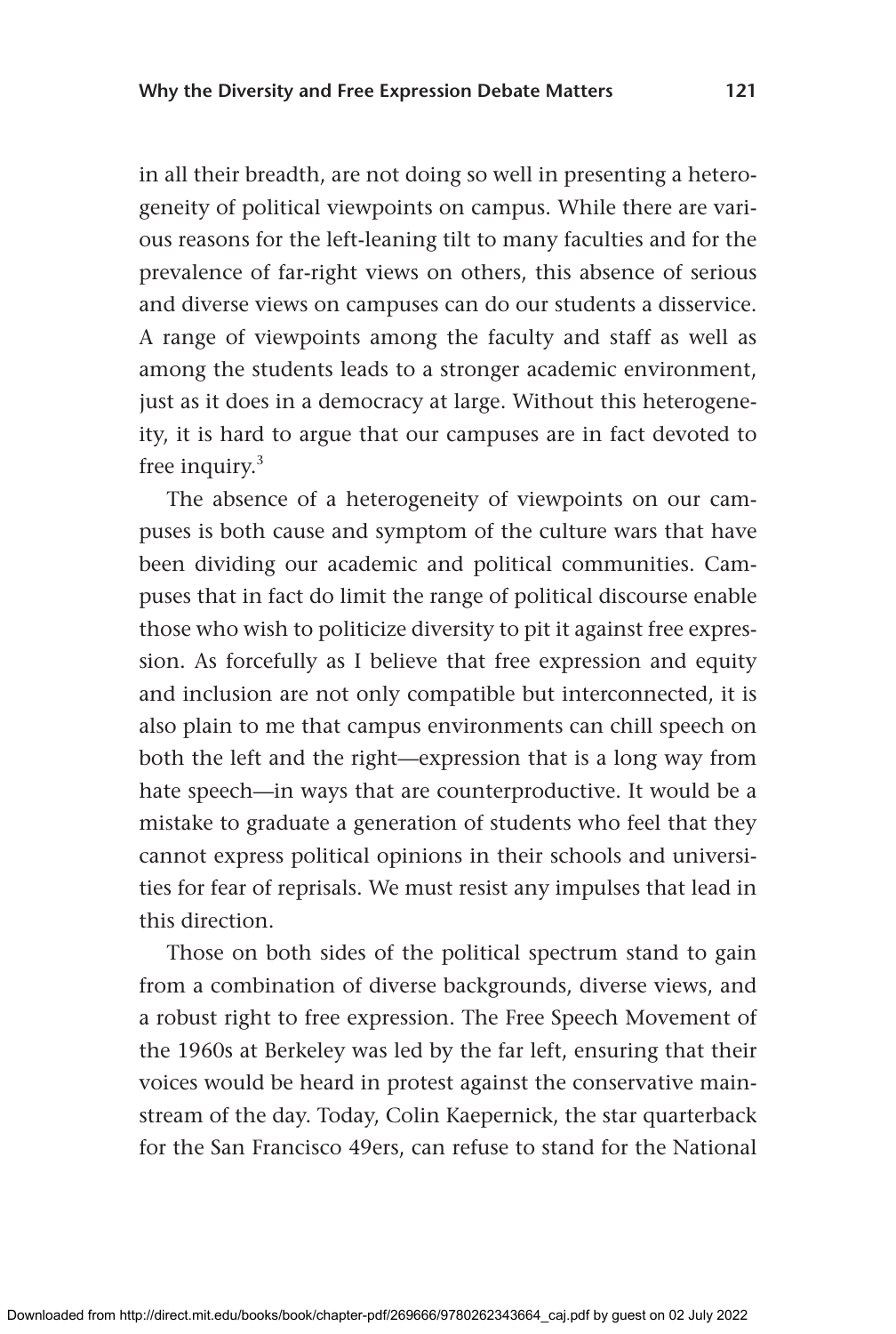**122 Chapter 7**

Anthem or to salute the American flag precisely because the right to free expression allows him to do so. $4$  As upset as they are by his message, those who challenge Kaepernick's right to express himself in this clear way are both failing to hear his message and failing to honor the flag that they profess to support so unstintingly. Outsiders of all political stripes throughout U.S. history have relied on the right to free expression to ensure that they may be heard.

Those all along the political spectrum should also honor, in equal measure, a commitment to diverse, equitable, and inclusive communities. On campuses, all students stand to benefit from a diverse array of peers—especially when we turn our various forms of diversity into community and individual strengths. The Supreme Court, likewise, based its decisions with respect to affirmative action—in the *Fisher*, *Grutter*, and *Gratz* cases—on the educational benefits of diversity. These cases also highlight the distinction between establishing laudable goals and enacting the practices that help students realize these educational benefits.<sup>5</sup> Every academic community should strive for a positive campus climate for teaching and learning, one in which building and promoting tolerance is a key goal. Students, in turn, gain essential skills—skills that they will need just as much as the substantive knowledge gained in their courses—to cope with a rapidly changing world.

Finally, everyone involved in the debate about free expression and diversity would benefit from a greater degree of listening to and empathy for others with a different political viewpoint. For those who claim there has been a "decline" in free expression rights, there is merit in stopping and listening more closely to the underlying concerns raised by campus activists, studying the data collected about youth attitudes to free expression,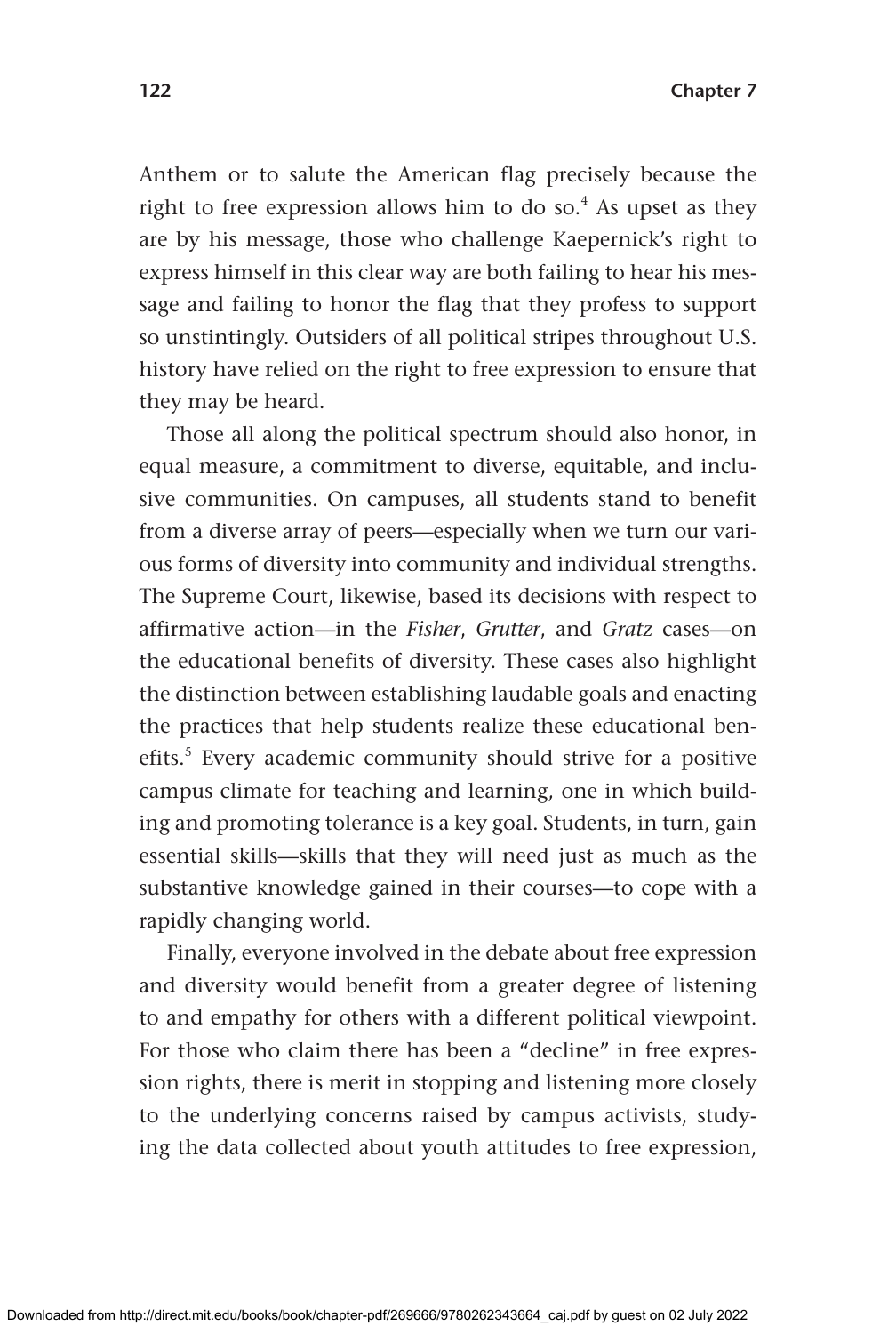and seeking to help address them rather than satirizing them. For my own part, I have heard from campus activists that we have a long way to go in terms of creating truly equitable and inclusive learning environments, even in schools that have relatively strong track records on diversity in admissions. On the flip side, campus activists who wish to quell the views of others with whom they disagree would do well to listen more and to recall that the same speech restrictions used to stifle views of opponents today could be flipped easily in the future. The cost of chilling speech on campus, whether by the left or the right, is a real danger to the proper functioning of a school, university, or state. Genuine, shared values of tolerance, respect, and empathy in a community can ensure that free expression and diversity both thrive on campuses and in the world at large.

\*\*\*

These campus debates are consequential on several levels. Although the context in schools is different than the context of our public squares, academic communities are microcosms of the societies in which they are embedded. Getting it right in the intentional community of a campus can be instructive in getting it right in the growing "cosmopolis," as Timothy Garton Ash calls it.<sup>6</sup> Our campuses are the places where many of our young people come of age and learn to act as citizens in their own right—an essential part of their education. The lessons we learn together on our campuses can help point the way toward living civilly and harmoniously in diverse communities. These debates are not, as the satirists might have us all think, frivolous academic squabbling; they are serious political disputes with long-term consequences.

Our students graduate into a world in the midst of unprecedented, seismic changes. As they enter adulthood and the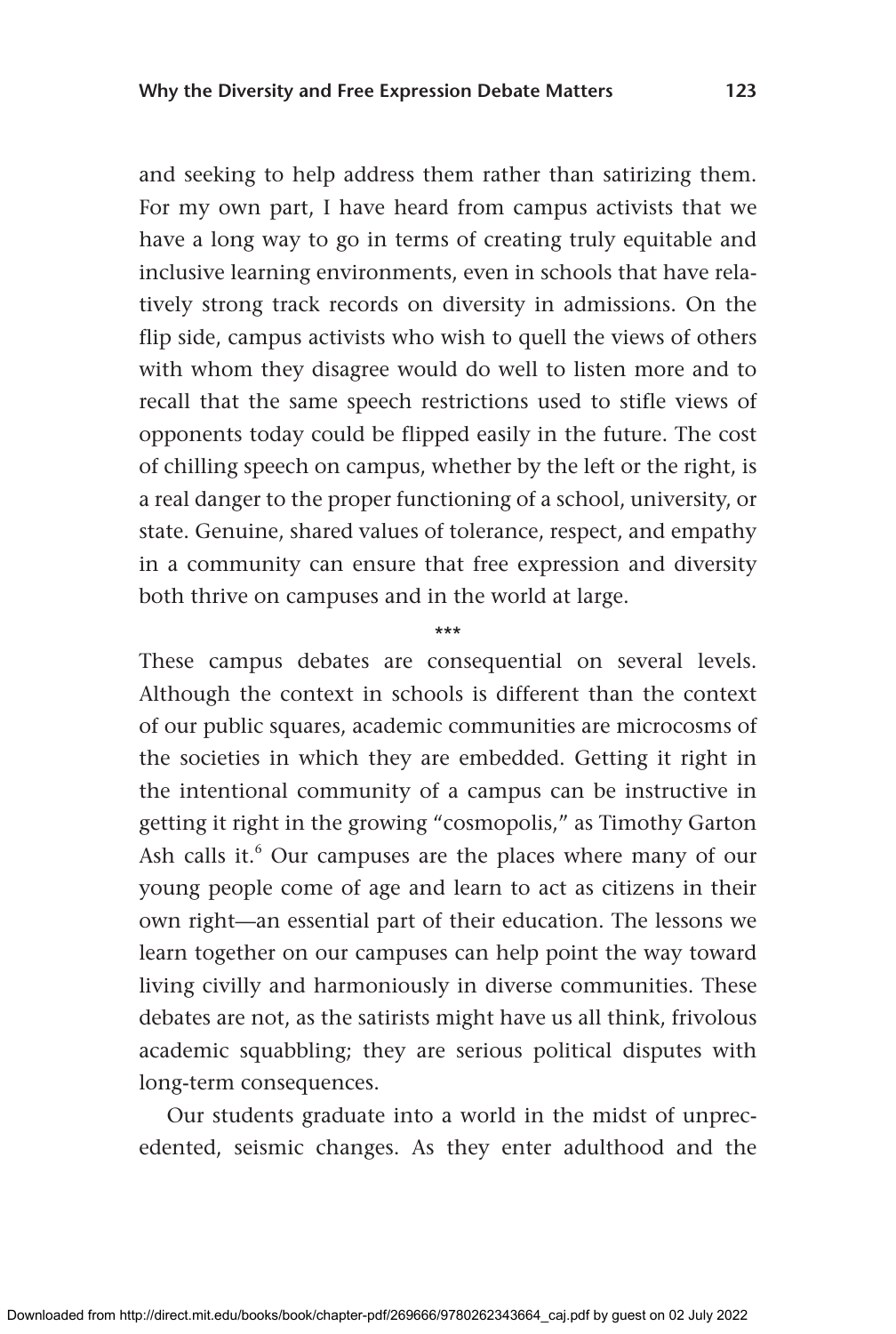workforce, they face a fast-changing workplace and culture, due to massive globalization combined with unheard-of demographic shifts. As economies spread and technologies improve, and our appetite for growth markets continues unabated, the world is becoming more and more interconnected. At the same time, political disputes are frequently fractured and polarizing—in 2016 alone, witness Brexit in the United Kingdom, the national referendum in Colombia, and the divisive presidential election in the United States. Put one way, our students are growing up in a world in which, in the words of critic Jeff Chang, "the energies of anxious whites have been diverted from class uprising toward racial division" due to the efforts of a string of candidates "from Wallace and Nixon to Palin and Trump."<sup>7</sup> Put another way, the racial and economic divides in our democracies are growing rather than shrinking, in frightening ways.

The potential for interconnection among people through technology is increasing just as these racial and economic divides are growing. At the advent of the Internet era, many hoped that the Internet would be a great boon for democracy, a space in which unfettered speech would lead to better decision making, greater transparency in government, and less corruption. While there have been gains in these areas in some respects, the use of the Internet and social media has instead often tended to have a less positive effect on democracies: increased divisiveness along political and other lines. The effect of hateful speech has grown when the conversation takes place online, reaching more people and often in harsher tones, egging individuals on to sharper and sharper positions. The vexing problem of the spread of "fake news" within and across online communities stems from similar dynamics. One of the main reasons why this tension between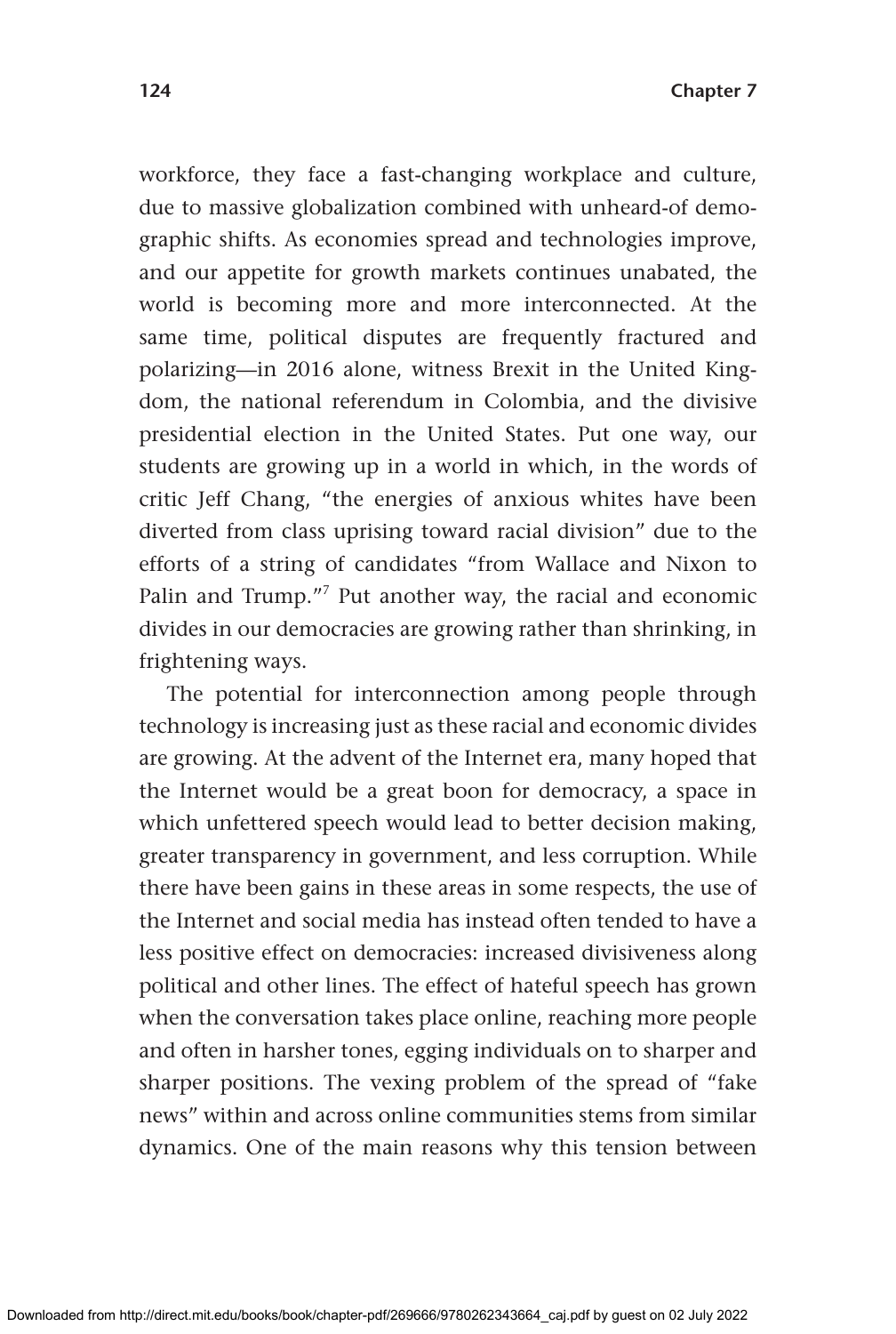free speech and diversity is so important to resolve today is the interconnection between digital and offline communities and what it means for the functioning of democracies.

The importance of social media in our shared public lives is growing with time. Many of the acute disputes on our campuses, one way or another, involve online media in concert with faceto-face interactions. Young people on campuses use popular applications, such as Yik Yak, on which anonymous and hateful messages spread quickly. Applications that often involve real names are popular too: from Snapchat to Facebook, Instagram to Tumblr to who-knows-what tomorrow. These online communications spill over into classrooms and public forums on campuses, sometimes chilling speech or adding to the tension around sensitive issues. Students who learn to act as responsibly—and to make their case as forcefully—online as they do in face-toface environments will be poised to thrive in the communities they join when they graduate. It is our job as their educators to teach these lessons in supportive environments while they are in our care.

Perhaps the most immediate and seismic of these shifts is demographic. If current trends continue, the United States will become a "minority majority" country by 2044.<sup>8</sup> This phenomenon mirrors trends in many other liberal democracies, playing out globally as well as at the city, state, and regional levels. It is most easily seen in the demographic shifts in incredibly diverse cities such as Toronto, Berlin, and Miami. As the composition of our communities becomes more and more diverse, our schools and universities seek to admit qualified students of all backgrounds, regardless of their ability to pay, their race, or their religion. These changes make the coexistence of a strong commitment both to equity and liberty an urgent matter.

Downloaded from http://direct.mit.edu/books/book/chapter-pdf/269666/9780262343664\_caj.pdf by guest on 02 July 2022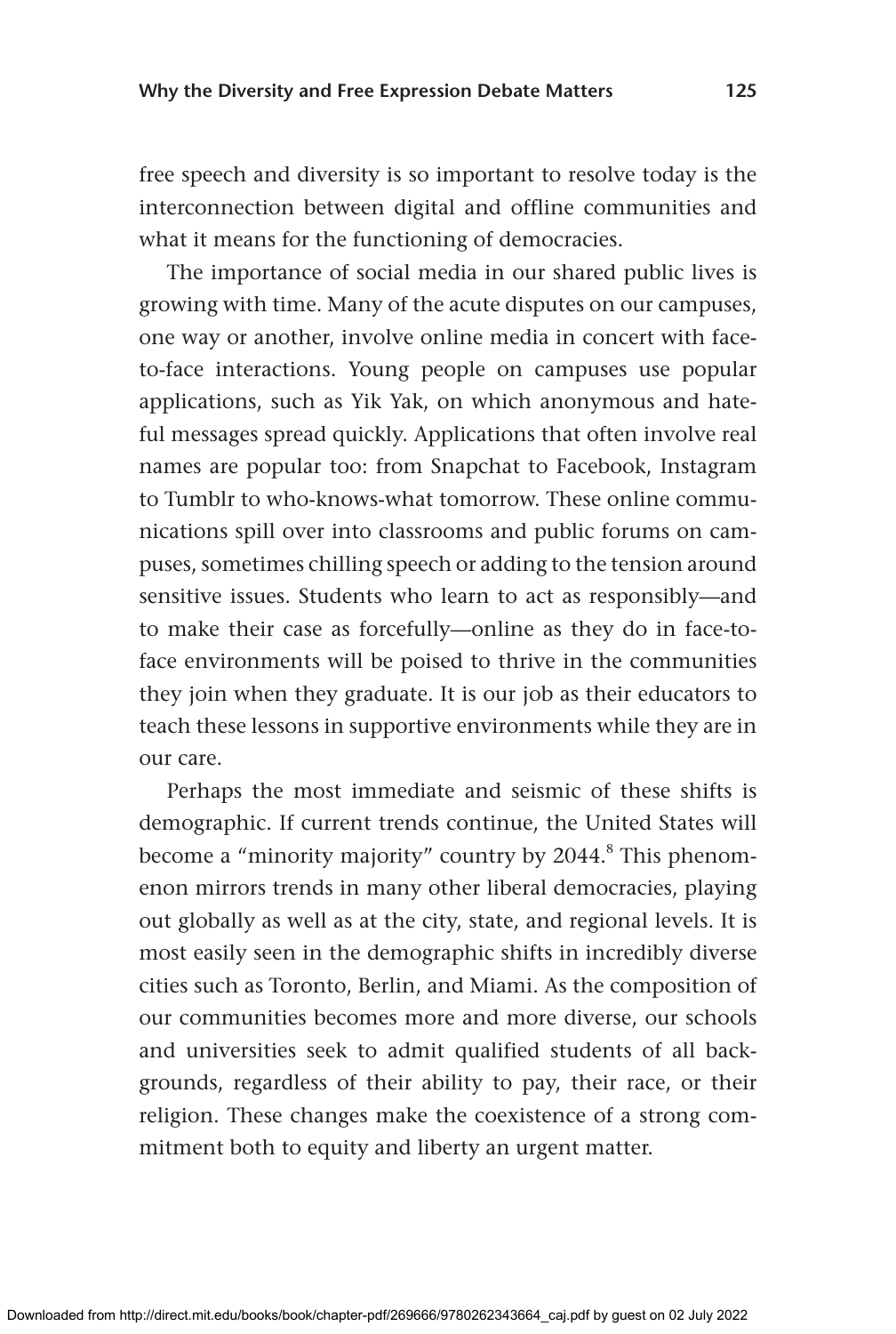Why? We ought to find a way to balance these two goals in order to ensure that everyone invited into an educational community feels welcomed, that everyone belongs, and that everyone has an equal opportunity to thrive in the community. That is the clear message that student activists have brought to campus after campus in recent years. These activists have demanded that both adults and young people of all sorts on campuses do better at this work of equity and inclusion, and they are right. Diversity itself is just about numbers; it is not a goal in itself. Equity and inclusion are the goals with meaning. Social science research shows that students who do not have a sense of belonging in a school community tend to perform less well. The same seems to be true about "performance" in the economy at large: those who feel engaged in a community and welcomed are more likely to contribute to the well-being of the whole. That is a major reason the United States feels so divided after the election of 2016 and why the United Kingdom feels so divided after the Brexit vote earlier that year. The absence of inclusion affects most underrepresented people of color and it affects poor, middle-aged whites in rural areas; these absences can become yawning divisions on campuses and in democracies alike. The process of becoming a diverse community and then achieving equity and inclusion for all is long and arduous. It requires hard work over an extended period of time by everyone in the community, not just those who perceive themselves to be at the margins for one reason or another.

We should honor the experience of every student because the act of doing so is itself a skill—a form of excellence—that every student should have by the time they graduate from school or university. This skill should be seen as part of a liberal arts education in the twenty-first century. Today's students need to learn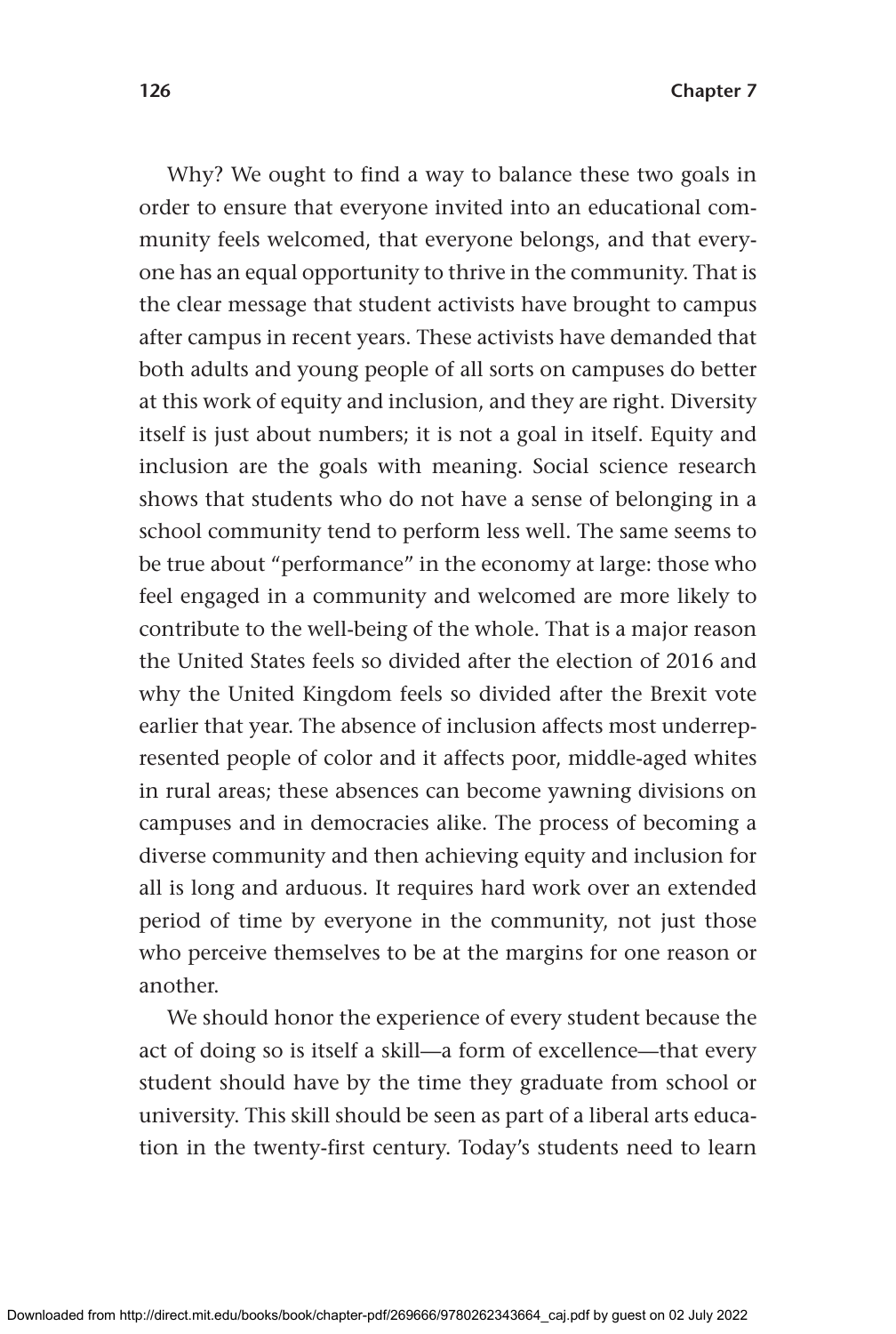how to live in a society where difference is the norm, not the exception. This skill—to be able to work and live across multiple lines of difference, to make it a blessing and not a curse, to find ways that it strengthens democracies, not undercuts them—is one that will serve students for the rest of their life. Parents and students alike should seek out those diverse communities that make this sort of learning and growth possible for our youth. It will serve individuals, economies, and political systems extremely well.

The rationale for free expression and the rationale for diversity are more alike than they are different. Freedom of speech, like diversity, provides legitimacy for the exercise of power. They both promote an informed, engaged public. They both help to establish the set of rules necessary for an equitable distribution of power in a democracy. These principles make democracy work more effectively and more equitably.

In the long run, no one stands to benefit from pitting these ideals against one another, as convenient as it may seem for political purposes in a heated moment, in the midst of a culture war. Too often, those who wish to silence protesters point to free speech as being threatened. Instead, we ought to acknowledge the reality in the vast majority of these examples: for campus activists, these acts represent free speech being *used*, not resisted.<sup>9</sup> And campus activists ought to ensure that their speech is not crowding out the legitimate political speech of others.

An essential part of the work of education is to prepare young people for lives of active citizenship. The role of an engaged citizen in a highly diverse, interconnected culture is different today than it once was. As educators and as students, we need to work at growing our empathy and compassion for one another. We should work toward preserving and honoring our cultural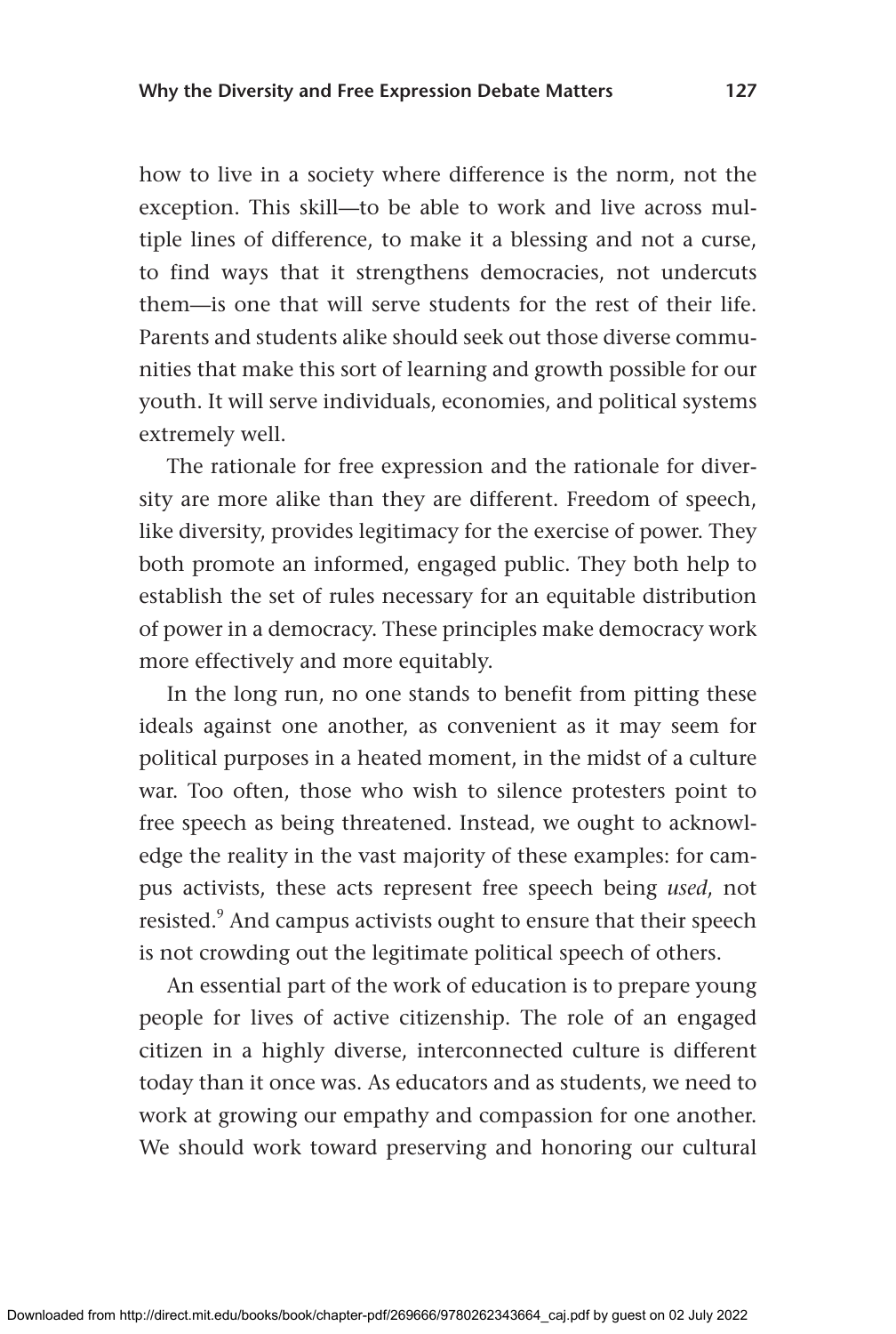differences, while avoiding a form of color blindness that pretends that no differences in experience exist across race, class, gender, faith, and other dimensions of identity. As we do so, we must preserve a strong form of intellectual freedom in which discourse and disagreement on important topics are not just tolerated but encouraged. With seriousness of purpose and respect for one another, there is no reason that free expression and diversity cannot and should not coexist on our campuses and in increasingly diverse communities at large—enriching the lives of all students and all citizens along the way.

In setting educational policies today, our focus must be on the long run. Those of us who set these policies ought to engage our communities in collective problem-solving when tension arises on campuses. We should set sensible ground rules that ensure that community members feel included and encouraged to participate broadly. If we are to save our planet, create new jobs, reduce world hunger, mitigate the effects of conflict and war, and improve healthcare for those in every society, our students will need to hone the skill of working across differences solving hard problems while also being able to disagree. This skill is necessary to develop in our young people if democracy is to work at any scale, much less at a global scale. We need to prepare graduates who will thrive as citizens, producers, and leaders in a world of increasing diversity, complexity, and connectedness. We need to teach explicitly the way that free expression benefits all people in a society and how the First Amendment works in practice—often best learned through shared experience in solving problems together. The hard work of teaching and learning these types of skills needs to be happening on all of our campuses and to extend to the world beyond the campus walls.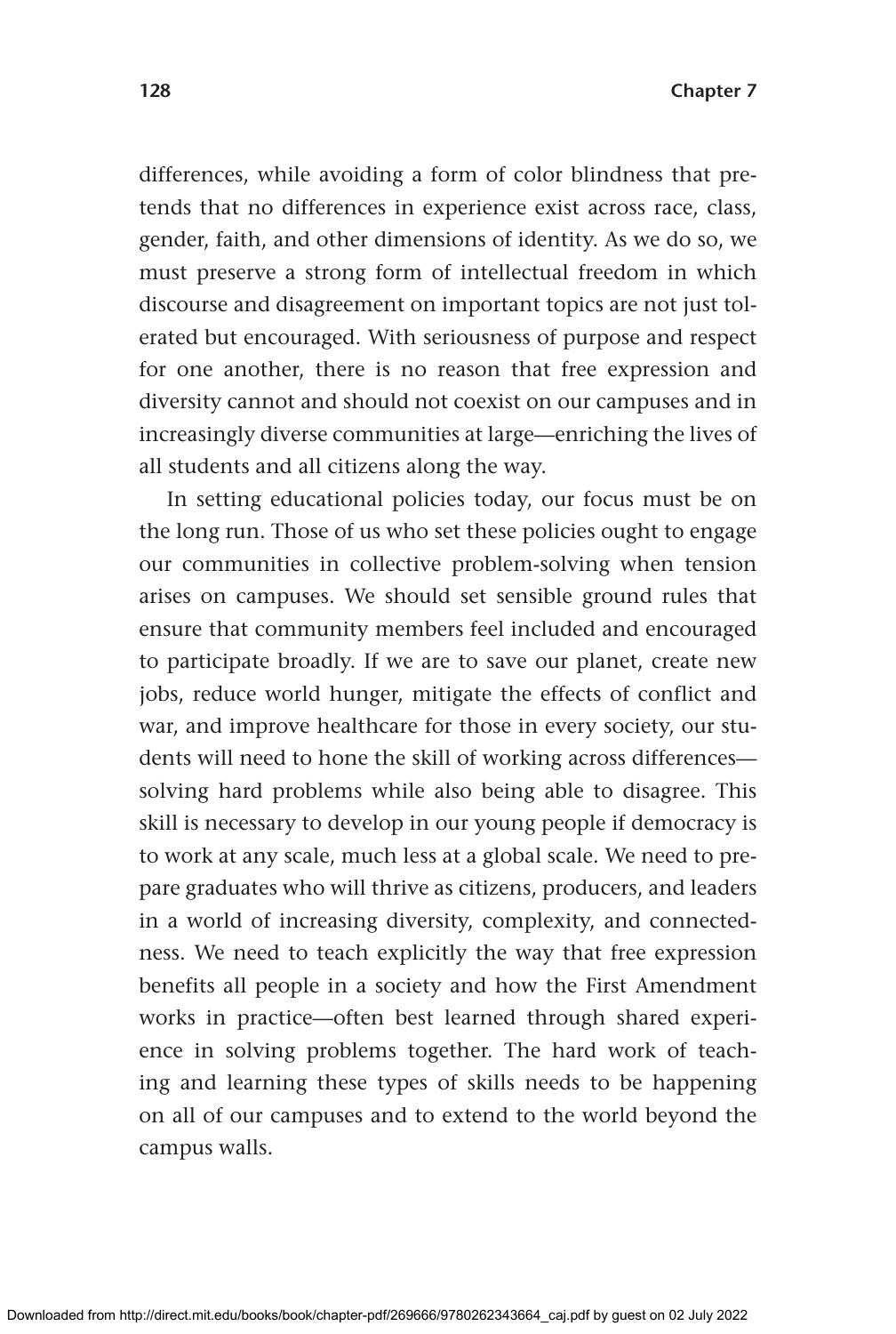Since well before the founding of the United States, liberty and equality have been in tension. The debate about free expression and diversity is today's manifestation of that long-running tension. Historically, we have done a better job at ensuring liberty for some than for others. Strong feelings about that inequity have given rise to many of the campus protests we have witnessed—or been a part of—in the last few years. As we look to the future, our goal ought to be to have liberty and equality, free expression and diversity, in more or less equal measure for all citizens. This goal is not easily achieved, especially given the passions involved. As educators, we hold the potential to bring about this bright future in our hands every day. We must not squander it.